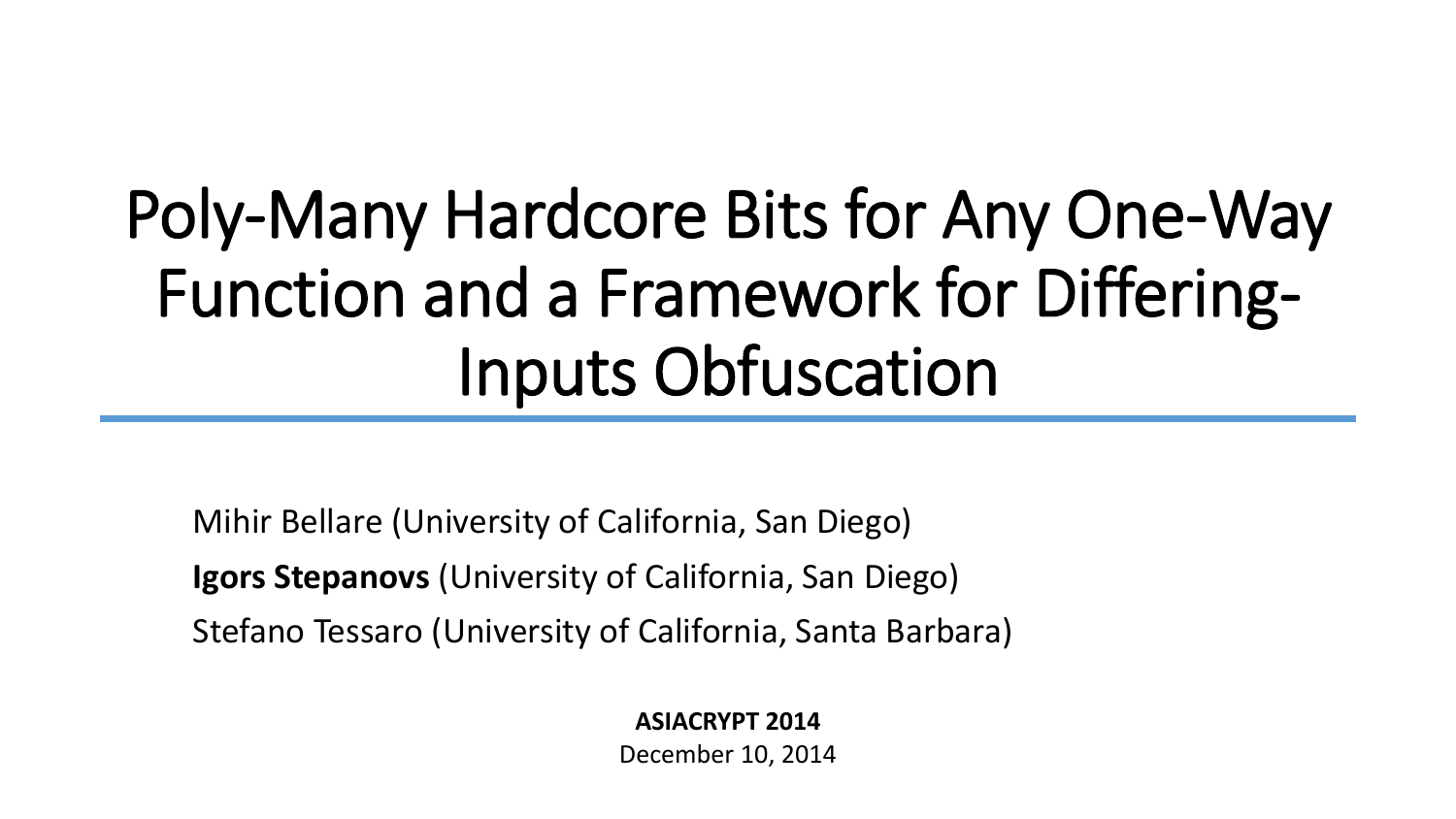### Classical Problem

Extract poly-many hardcore bits from any one-way function



We describe the first solution

Main tool: indistinguishability obfuscation

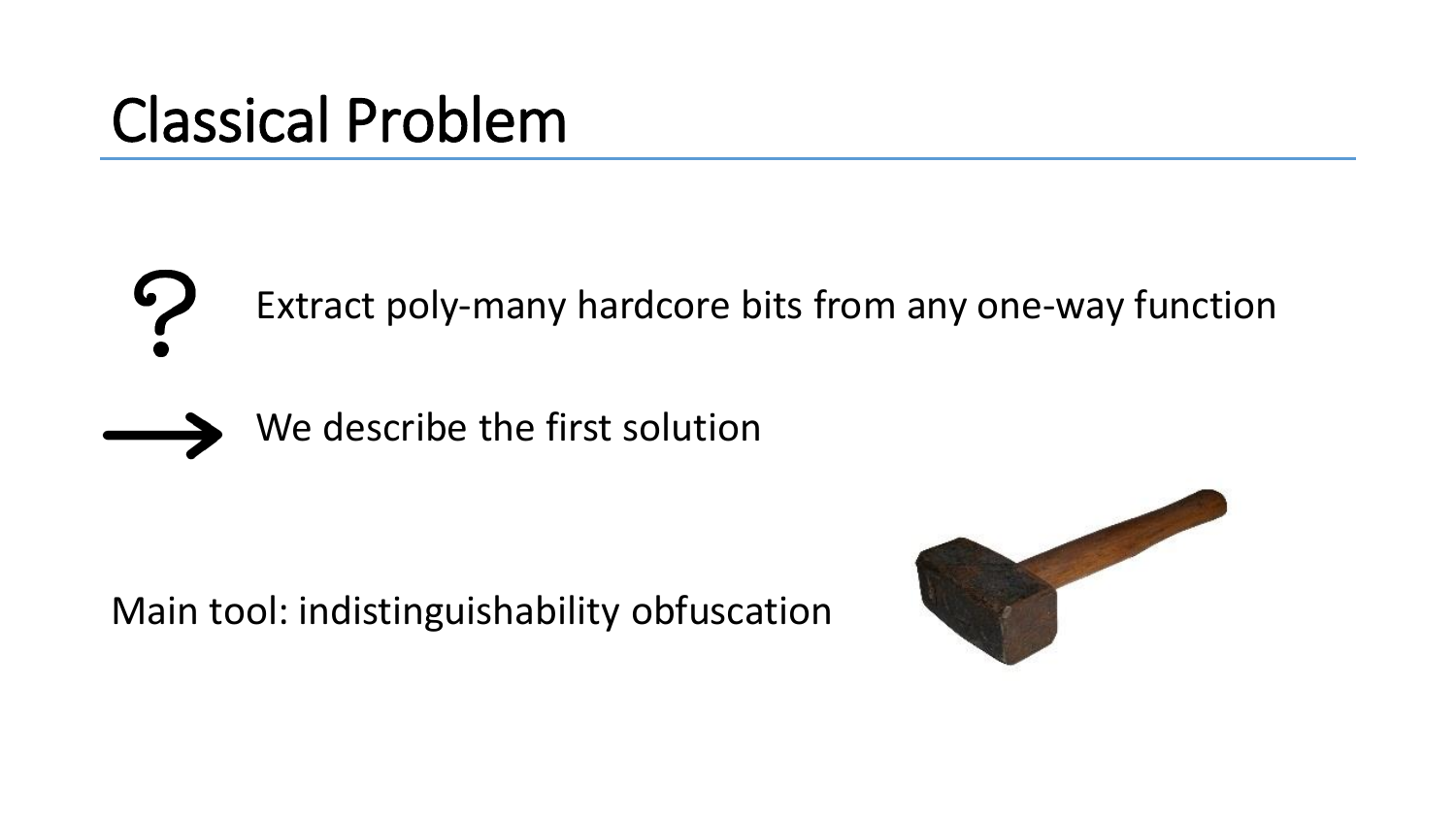#### Function Families

Function family  $F = (F.Kg, F.Ev)$  Example: RSA function family

 $\parallel$  F.Ev  $\downarrow \rightarrow \vee$  $\overline{P}$  F.Kg  $\overline{\rightarrow}$  fk  $1<sup>\lambda</sup>$  $x \in \{0,1\}^{m(\lambda)}$ 

 $fk = (N, e)$  $F.Ev(fk, x) = x<sup>e</sup> \text{ mod } N$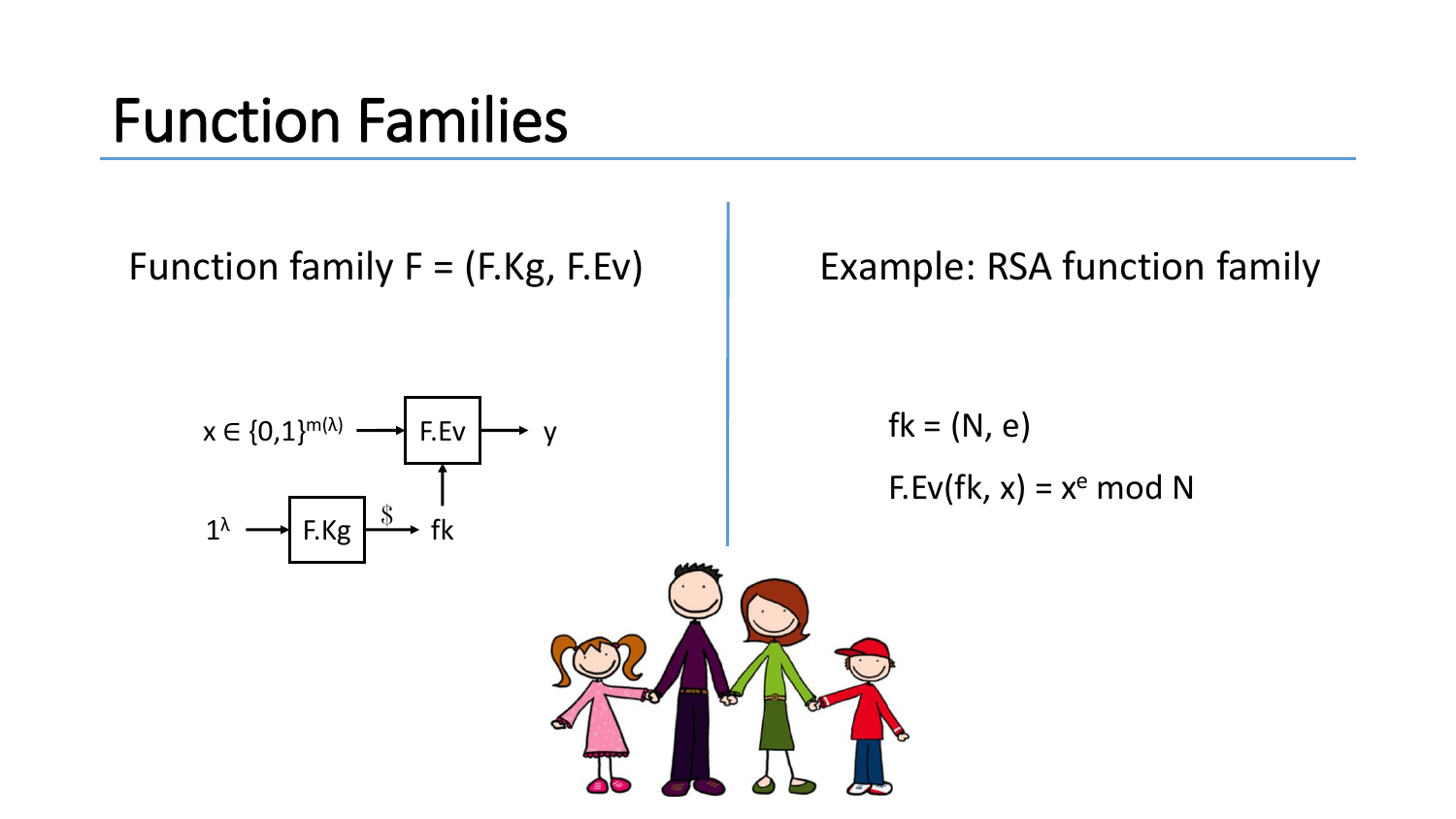## One-Way Functions



Function family F is one-way if  $\forall$ PT  $\mathcal{I}$ : Pr  $[F.Ev(fk, x') = y]$ is negligible

 $\frac{\text{OW}^{\mathcal{I}}_{\mathsf{F}}(\lambda)}{x \stackrel{\$}{\leftarrow} \{0,1\}^{m(\lambda)}}$ fk  $\xleftarrow{\$}$  F.Kg(1<sup> $\lambda$ </sup>)  $y \leftarrow \mathsf{F}.\mathsf{Ev}(\mathrm{fk},x)$  $x' \stackrel{\$}{\leftarrow} \mathcal{I}(\text{fk}, y)$ Return  $(F.Ev(fk, x') = y)$ 

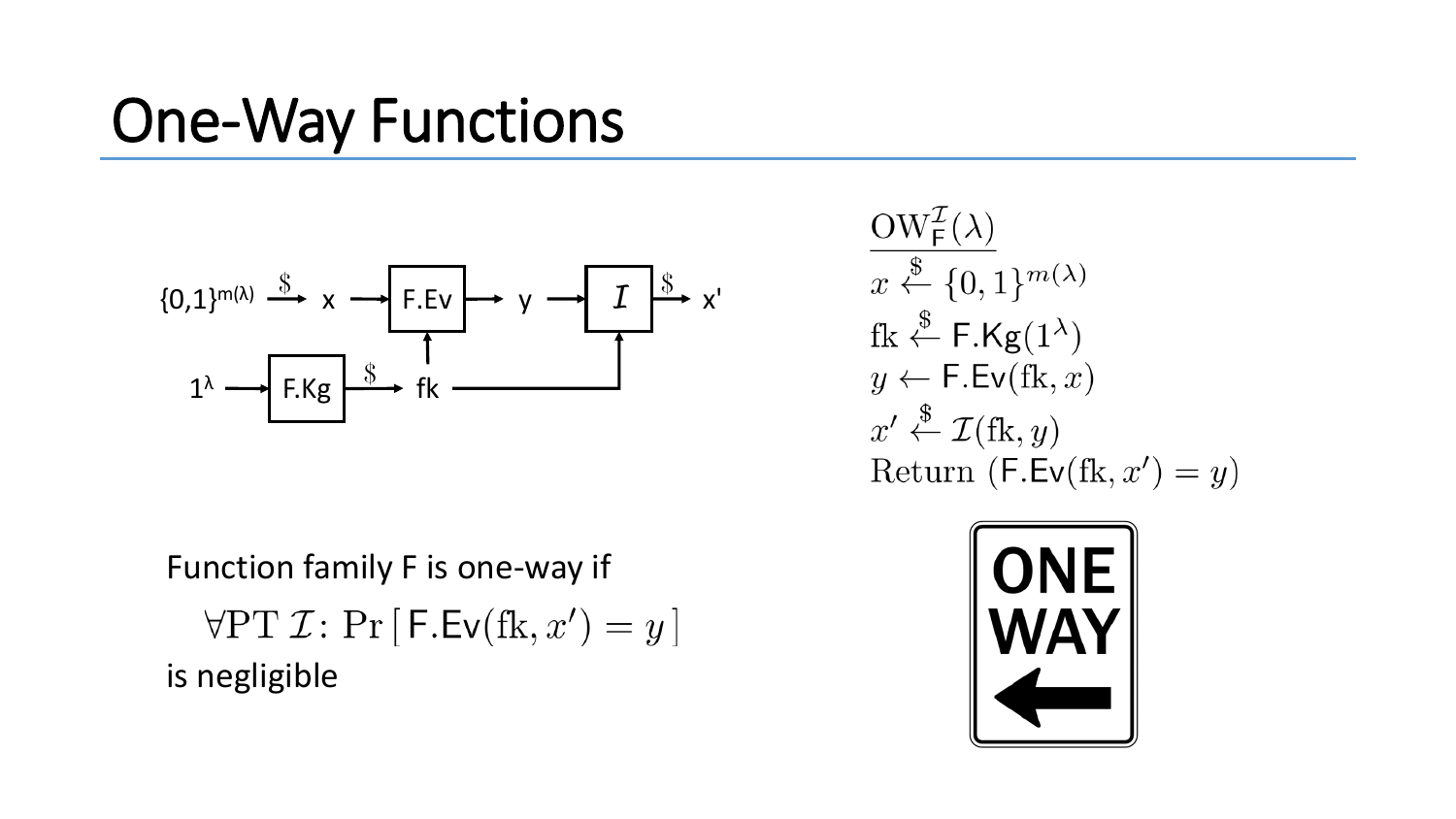#### Hardcore Functions

Let F be a one-way function family



$$
\frac{\text{HC}_{\text{F,H}}^{\mathcal{A}}(\lambda)}{x \stackrel{\$}{\leftarrow} \{0,1\}^{m(\lambda)}}\n\text{fk} \stackrel{\$}{\leftarrow} \text{F.Kg}(1^{\lambda}); y \leftarrow \text{F.Ev}(\text{fk}, x)\n\text{hk} \stackrel{\$}{\leftarrow} \text{H.Kg}(1^{\lambda}, \text{fk}); b \stackrel{\$}{\leftarrow} \{0,1\}\n\text{If } b = 1 \text{ then } r \leftarrow \text{H.Ev}(\text{hk}, x)\n\text{else } r \stackrel{\$}{\leftarrow} \{0,1\}^{z(\lambda)}\n\text{b'} \stackrel{\$}{\leftarrow} \mathcal{A}(\text{fk}, \text{hk}, y, r)\n\text{Return } (b' = b)
$$

Function family H is hardcore for F if  $\forall PT \mathcal{A}$ :  $Pr[b' = b] - 1/2$ is negligible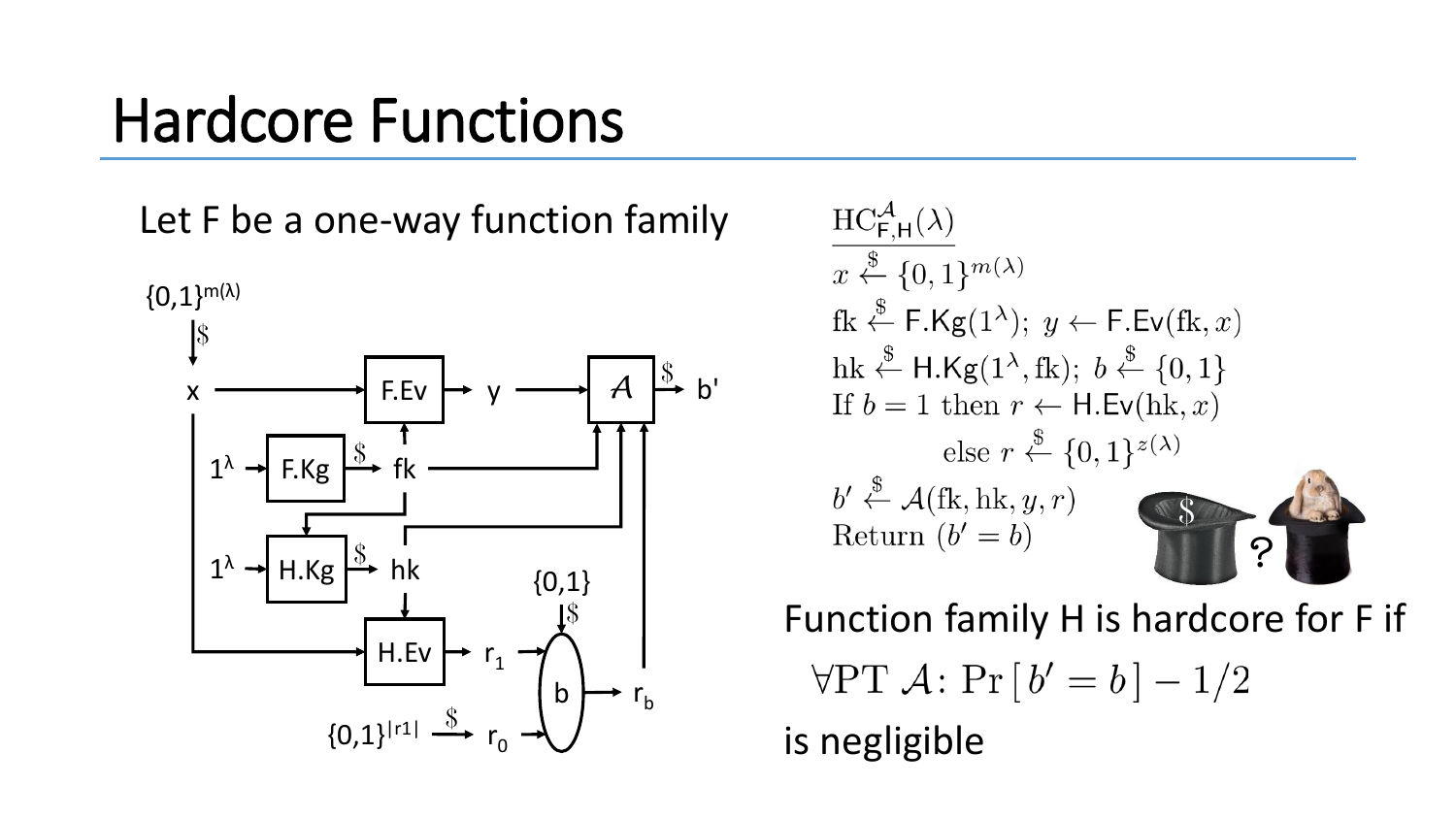# Example: PKE scheme from RSA

#### RSA function family:

 $fk = (N, e)$  $F.Ev(fk, x) = x<sup>e</sup> \text{ mod } N$ Conjecture: F is one-way Not IND-CPA secure!

#### RSA public-key encryption scheme:

 $pk = fk = (N, e)$ Enc( $1^\lambda$ , pk, m) = m<sup>e</sup> mod N





IND-CPA secure public-key encryption scheme from RSA:

Enc<sub>H</sub>(1<sup> $\lambda$ </sup>, pk, m) = (x<sup>e</sup> mod N, H.Ev(hk, x)  $\oplus$  m), where:

- H is hardcore for F
- hk $\stackrel{\$}{\longleftarrow}$ H.Kg(1<sup> $\lambda$ </sup>, fk)
- $x \leftarrow$   $\{0,1\}^{m(\lambda)}$

indistinguishable from a uniformly random string

Limitation: how many bits can be encrypted?  $|H.Ev(hk, x)| -$ "span" of the hardcore function We measure span as a function of  $|x|$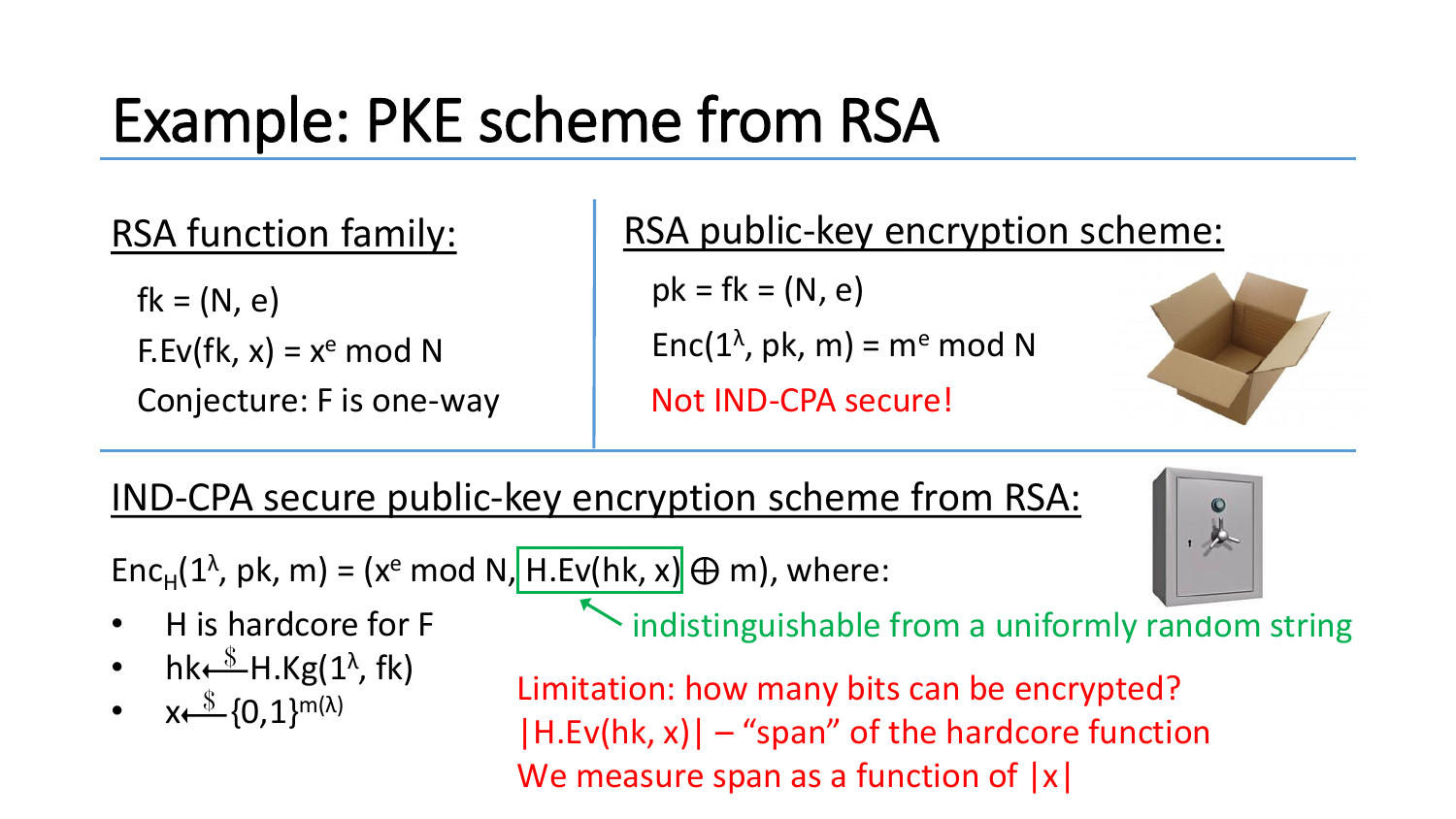# History

| <b>One-Way Function</b>                                  | <b>Hardcore Span</b> | <b>Required Assumption,</b><br><b>Beyond One-Wayness</b> | <b>References</b> |
|----------------------------------------------------------|----------------------|----------------------------------------------------------|-------------------|
| Any OWF (Goldreich-Levin hardcore bits)                  | 1, log               |                                                          | [GL89]            |
| $\rightarrow$ RSA                                        | poly                 | Φ-hiding; SSRSA                                          | [LOS13]; [SPW06]  |
| $\rightarrow$ Rabin                                      | poly                 | <b>FSRSA</b>                                             | [SPW06]           |
| $\rightarrow$ Paillier                                   | poly                 | <b>BCCRA</b>                                             | [CGH01], [CGH02]  |
| $\rightarrow$ Discrete exponentiation modulo safe prime  | poly                 | <b>DLSE</b>                                              | [PS98], [MP05]    |
| $\rightarrow$ Discrete exponentiation modulo a composite | poly                 | Blum integer factorization                               | [HSS93], [GR03]   |
| GPV lattice-based OWF [GPV08]                            | poly                 | <b>LWE</b>                                               | [AGV09]           |
| Niederreiter                                             | poly                 | $SDA + IA$                                               | [FGKRS10]         |
| Any OWF                                                  | poly                 | UCE[Scup o Ssplt o Sone]                                 | [BHK13]           |

Ad hoc solutions!



No polynomial span known for:

- discrete exponentiation modulo a prime
- discrete exponentiation in an elliptic curve group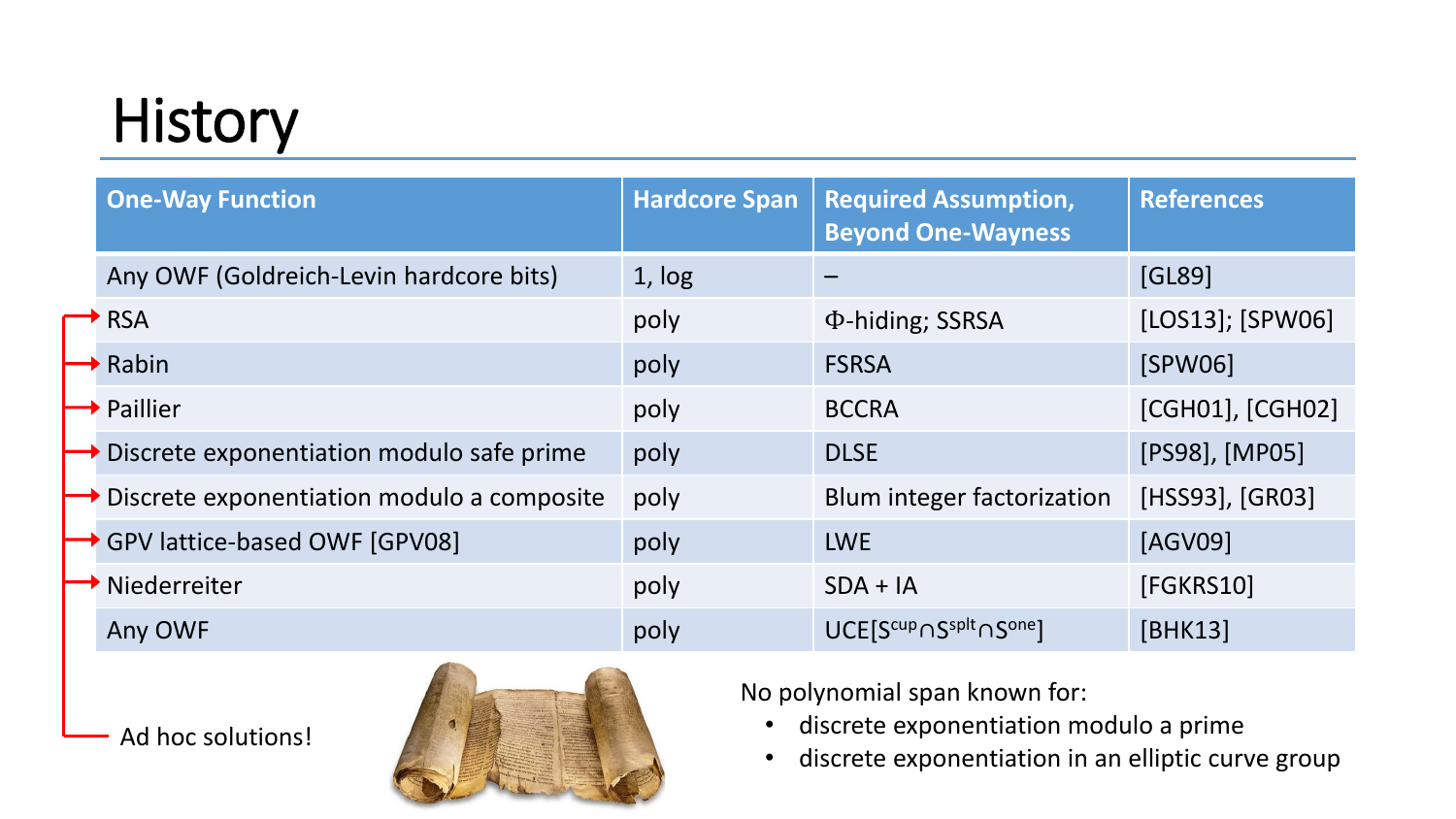## Our Results

|                                                      | <b>One-Way Function</b> |                      | <b>Hardcore Span</b> | <b>Required Assumption,</b><br><b>Beyond One-Wayness</b> |                         |  |  |  |
|------------------------------------------------------|-------------------------|----------------------|----------------------|----------------------------------------------------------|-------------------------|--|--|--|
| Any injective OWF                                    |                         | poly                 | iO                   |                                                          |                         |  |  |  |
| Any OWF with polynomial pre-image size               |                         |                      | poly                 | iO                                                       |                         |  |  |  |
|                                                      | Any OWF                 |                      |                      | poly                                                     | $diO^-$                 |  |  |  |
| <b>FUTURE</b><br>Subsequent results:<br><b>AHEAD</b> |                         |                      |                      |                                                          |                         |  |  |  |
|                                                      | <b>One-Way Function</b> | <b>Hardcore Span</b> |                      | <b>Required Assumption,</b><br><b>Beyond One-Wayness</b> | <b>References</b>       |  |  |  |
|                                                      | Any OWF                 | poly                 |                      | $IO + AIPO$                                              | [Brzuska-Mittelbach-14] |  |  |  |
|                                                      | Any OWF                 | poly                 |                      | <b>Witness PRF</b>                                       | $[Zhandry-14]$          |  |  |  |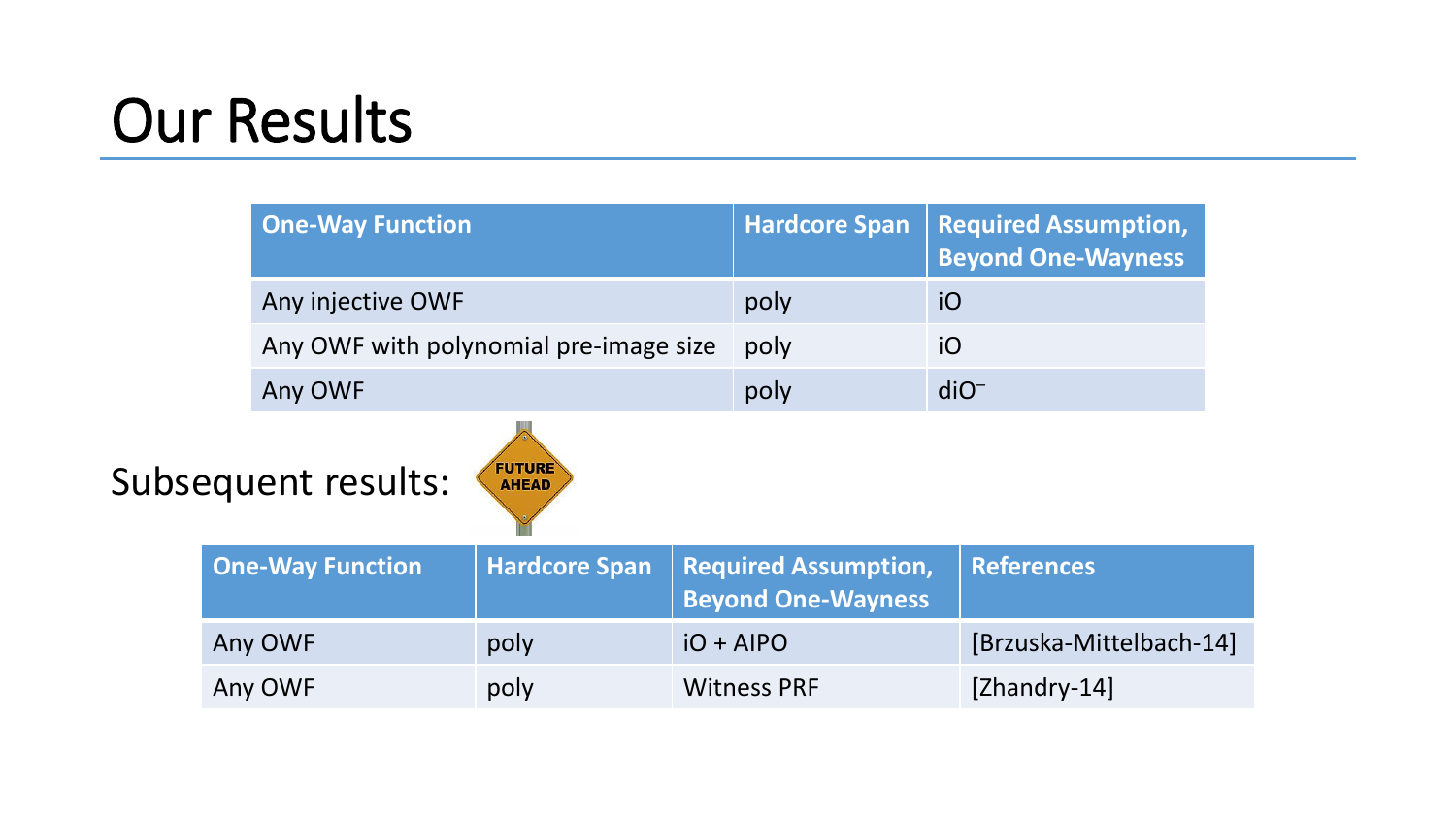# *S*-secure Circuit Obfuscators



Correctness:  $\forall x: C(x) = \tilde{C}(x)$ 1

λ

 $\tilde{\mathsf{C}}$ 

Circuit Samplers

 $C \rightarrow$  Obf



Require:  $|C_0|=|C_1|$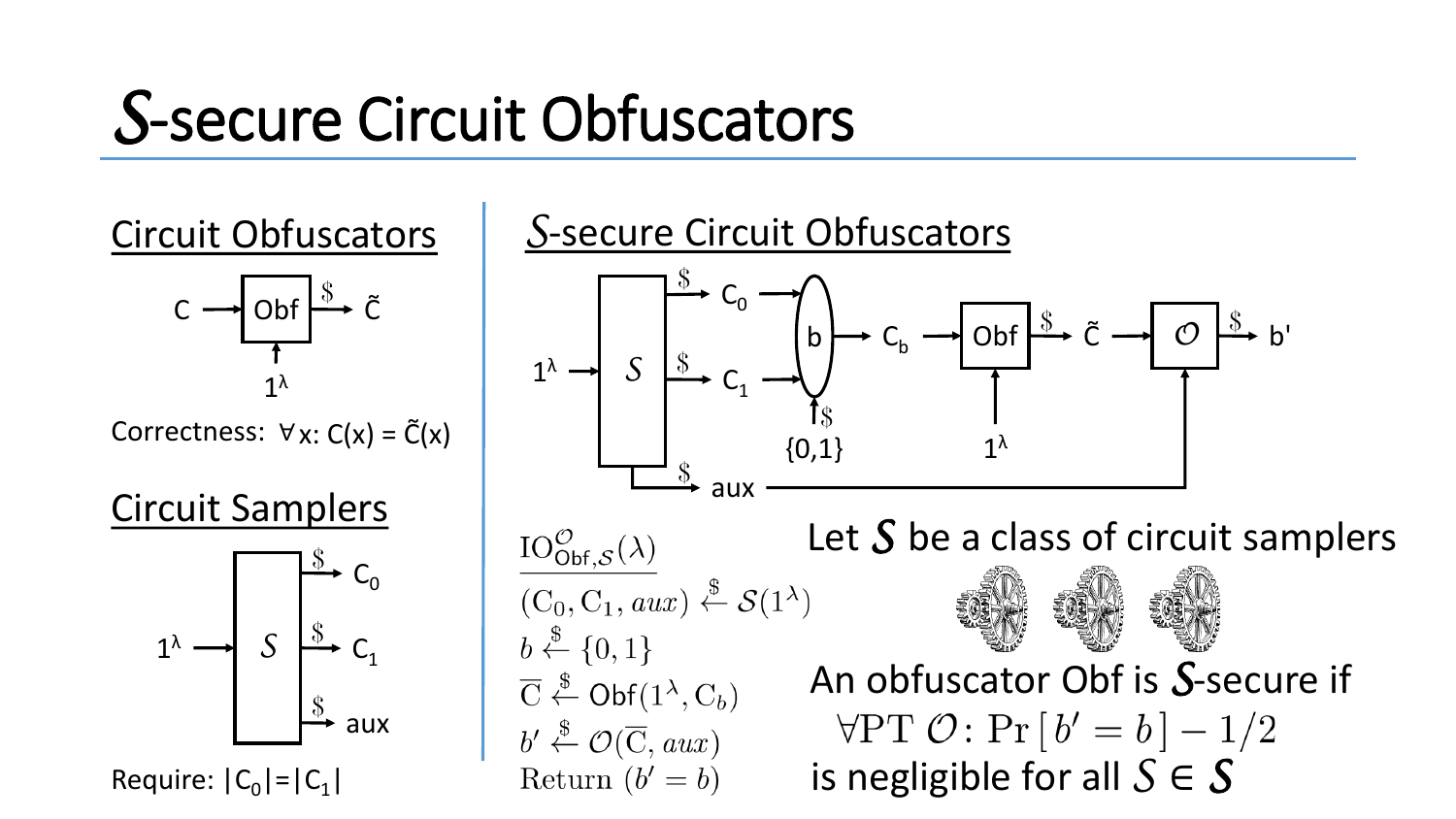### Difference-Secure Circuit Samplers



A circuit sampler *S* is difference-secure if  $\forall PT \mathcal{D}$ :  $Pr[C_0(x) \neq C_1(x)]$ is negligible

Let  $S_{\text{diff}}$  be a class of difference-secure circuit samplers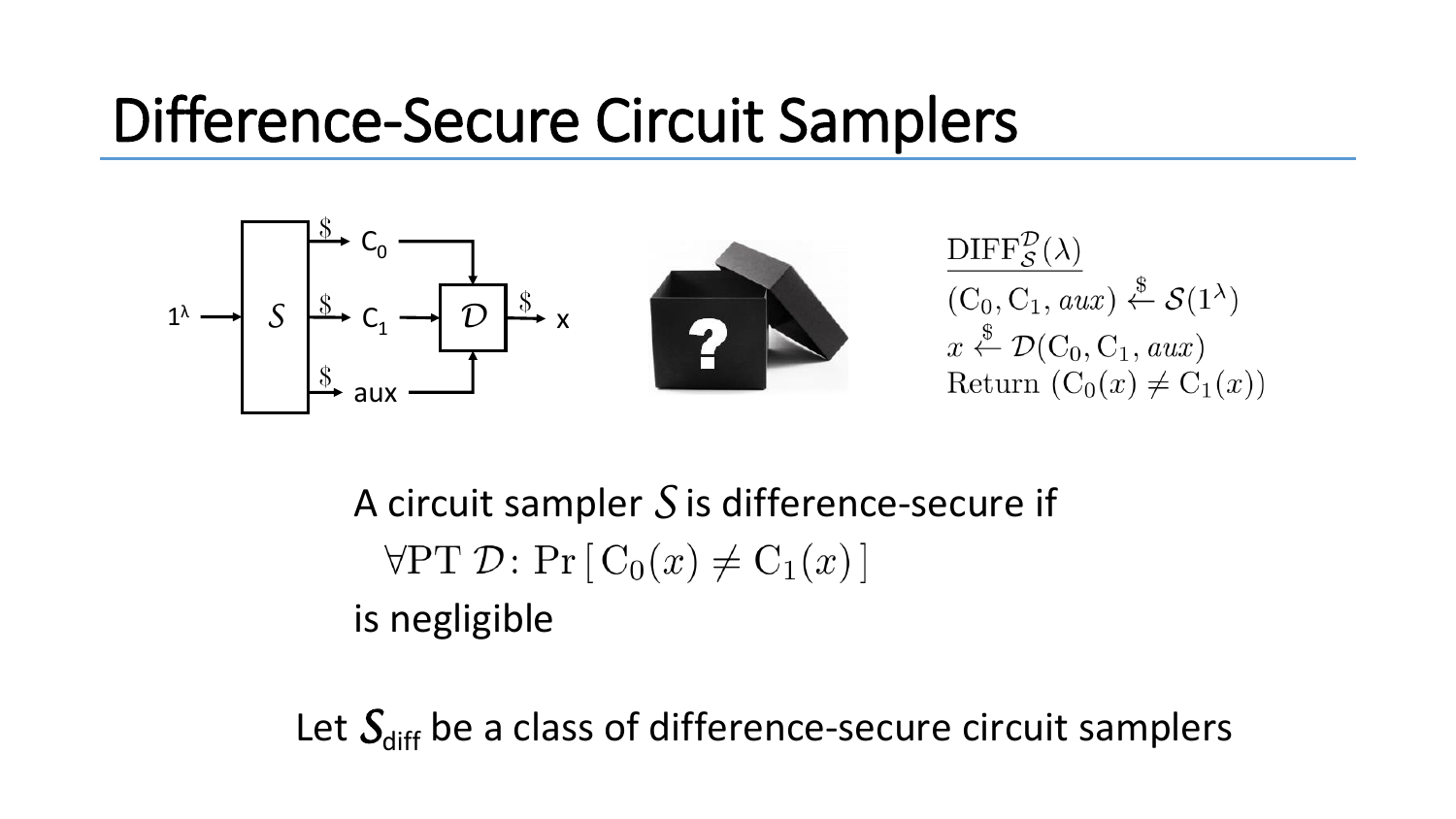# Parametrized diO Framework

| <b>Abbreviation</b>         | Circuit Samplers                                       | <b>Definition</b>                                       |
|-----------------------------|--------------------------------------------------------|---------------------------------------------------------|
| $S_{\text{diff}}$           | are difference-secure                                  | see previous slide                                      |
| $S_{eq}$                    | produce equivalent circuits                            | $C_0$ and $C_1$ always agree on all inputs              |
| $S_{diff}(d)$               | are difference-secure;<br>produce d-differing circuits | $C_0$ and $C_1$ differ on at most d( $\lambda$ ) inputs |
| $\mathcal{S}^{\mathsf{sh}}$ | have short auxiliary inputs                            | $ aux  <  C_b $ for all b $\in \{0,1\}$                 |

Definitions:

 $S_{eq}$ -secure obfuscator is an indistinguishability obfuscator S<sub>diff</sub>-secure obfuscator is a differing-inputs obfuscator

[Boyle-Chung-Pass-14]:

If d is a polynomial then any  $S_{eq}$ -secure obfuscator is also a  $S<sub>diff</sub>(d)$ -secure obfuscator.

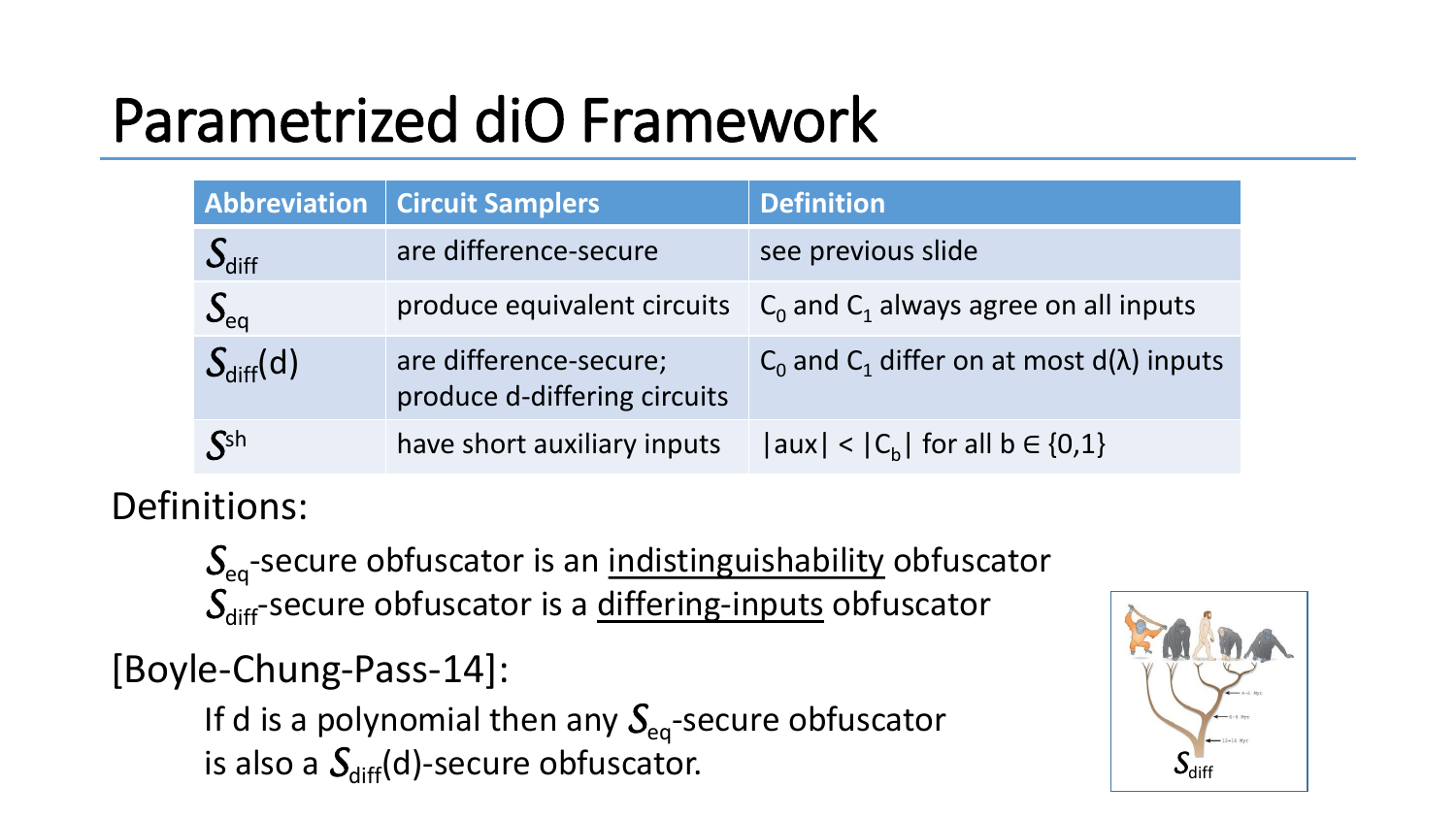### Punctured PRF

Let G be a function family extended with PKg G. Ev(gk<sup>\*</sup>, x) =  $\left\{ \right.$ G. Ev(gk, x),  $x \neq x^*$  $\perp$ , otherwise For any input  $x^*$ :  $gk^* \stackrel{\$}{\longleftarrow} G$ . PKg $(gk, x^*)$  such that



 $PPRF_G^{\mathcal{A}}(\lambda)$  $(x^*, \mathrm{st}) \overset{\$}{\leftarrow} \mathcal{A}_1(1^{\lambda})$  $gk \stackrel{\$}{\leftarrow} G.Kg(1^{\lambda})$  $gk^* \stackrel{\$}{\leftarrow}$  G.PKg $(gk, x^*)$  $b \stackrel{\$}{\leftarrow} \{0,1\}$ If  $b = 1$  then  $r^* \leftarrow$  G.Ev(gk,  $x^*$ ) else  $r^* \stackrel{\$}{\leftarrow} \{0,1\}^{n(\lambda)}$  $b' \stackrel{\$}{\leftarrow} \mathcal{A}_2(\mathrm{st}, \mathrm{g}\mathrm{k}^*, r^*)$ Return  $(b' = b)$ 

G is a punctured-PRF if  $\forall PT \mathcal{A}$ :  $Pr[b' = b] - 1/2$ is negligible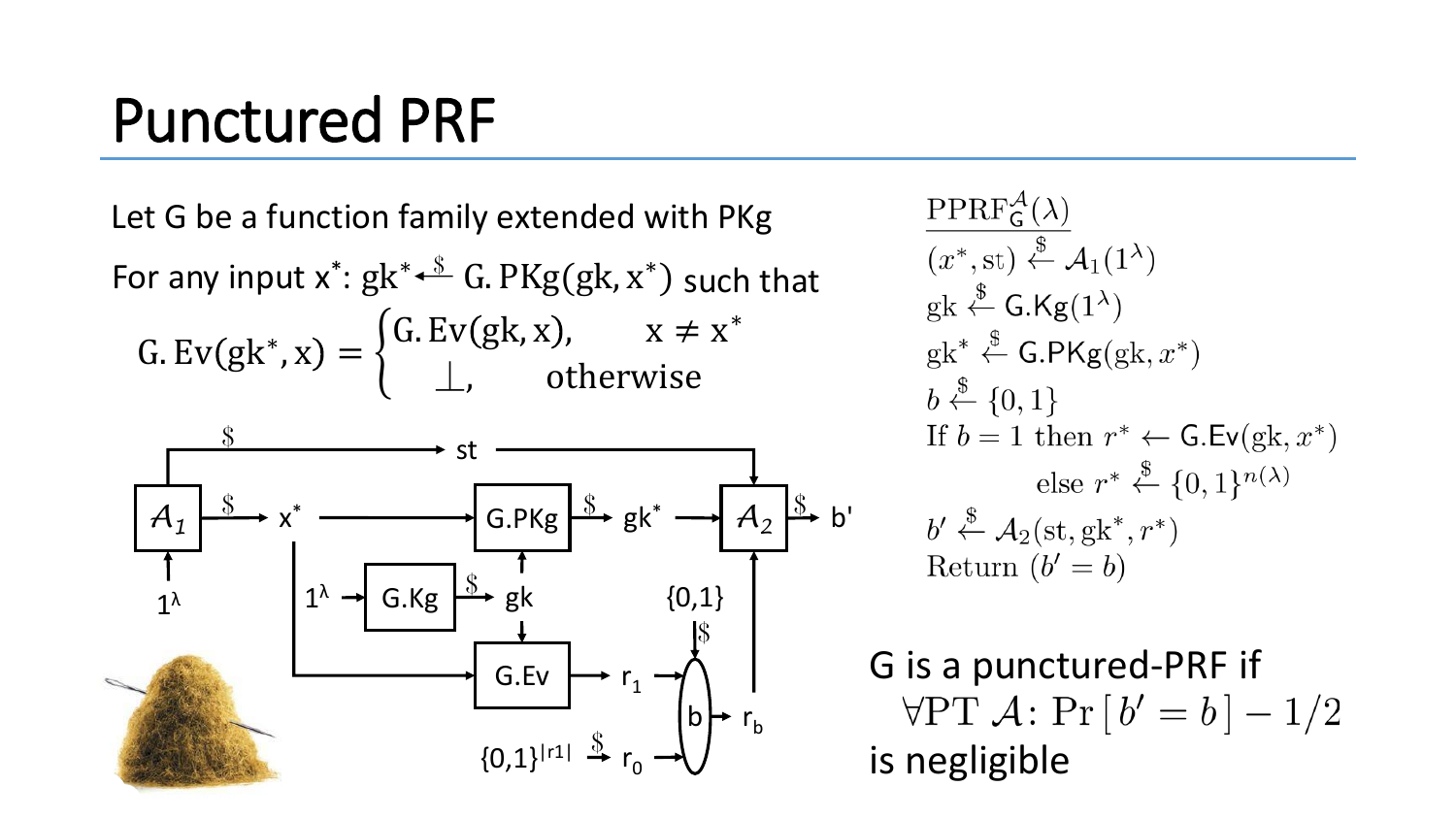# Our Result for Injective OWFs

#### Assume the following:

- Injective OWF F
- Punctured PRF G
- $S_{diff}(1)$ -secure obfuscator Obf [BCP14]:  $S_{eq}$  is sufficient

Then there exists a polynomial s such that the function family **HC1**[G, Obf, s] = (H.Kg, H.Ev) is hardcore for F

 $H.Kg(1^{\lambda},fk)$  $gk \stackrel{\$}{\leftarrow} G.Kg(1^{\lambda})$  $C \leftarrow \mathsf{Pad}_{s(\lambda)}(\mathsf{G}.\mathsf{Ev}(\mathrm{g}\mathrm{k},\cdot))$  $\overline{C} \stackrel{\$}{\leftarrow} \text{Obf}(1^{\lambda}, C)$  $hk \leftarrow \overline{C}$ ; Return hk

$$
\frac{\mathsf{H}.\mathsf{Ev}(\mathsf{hk}, x)}{\overline{\mathsf{C}} \leftarrow \mathsf{hk} \atop r \leftarrow \overline{\mathsf{C}}(x)}\n\text{Return } r
$$

Note: polynomial s depends on F



Challenge: show that iO hides gk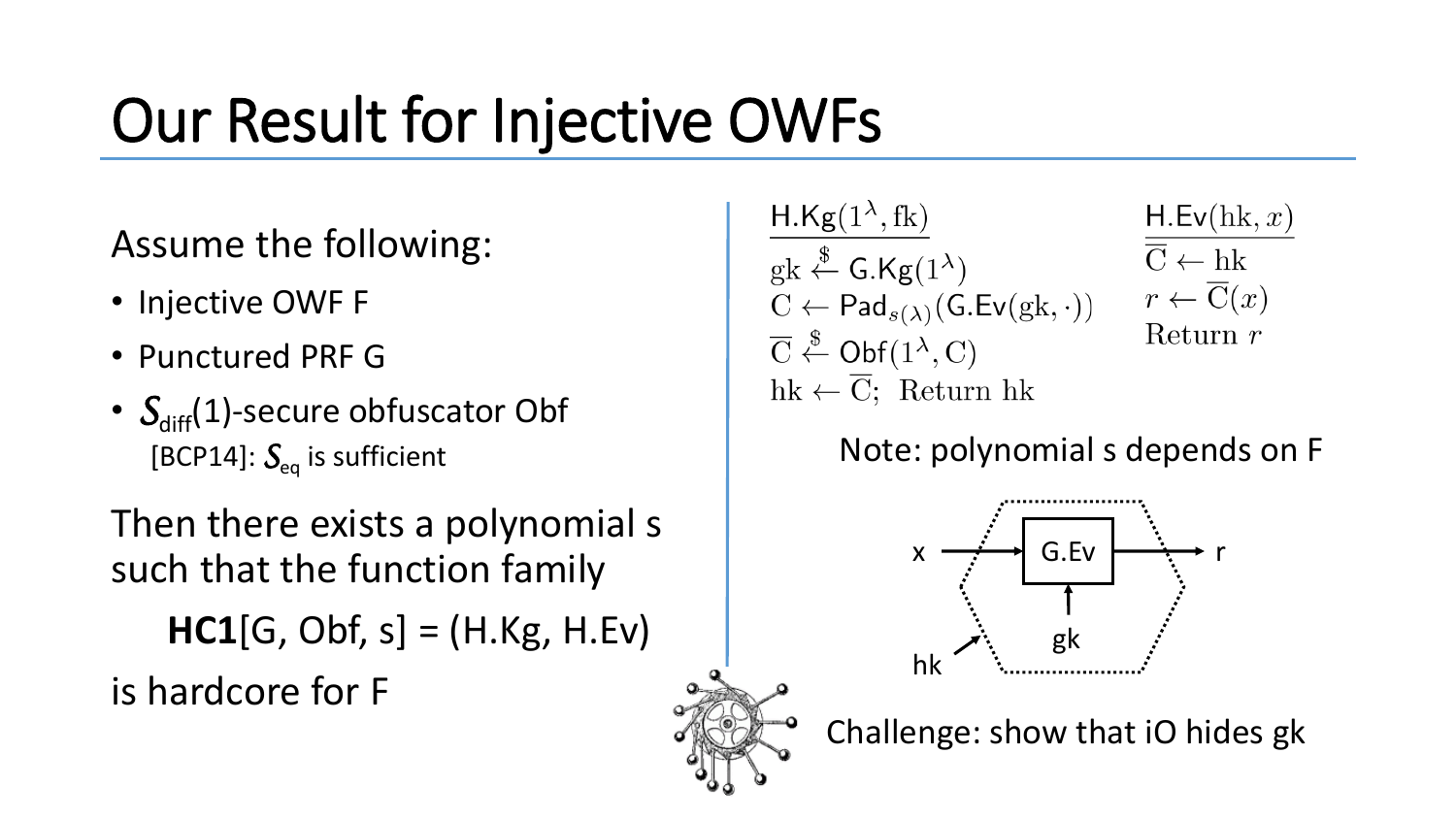# Our Result for Any OWF

Assume the following:

- OWF F
- Polynomial d = Prelmg $_{F}$
- Punctured PRF G
- ( $\mathcal{S}_{\text{diff}}(\mathsf{d})\!\cap\!\mathcal{S}^{\mathsf{sh}}$ )-secure obfuscator Obf [BCP14]:  $S_{eq}$  is sufficient for polynomial d

Then there exists a polynomial s such that the function family

**HC2**[F, G, Obf, s] = (H.Kg, H.Ev) is hardcore for F

 $H.Ev(hk, x)$  $H.Kg(1^{\lambda},fk)$  $\overline{\overline{C}} \leftarrow hk$  $gk \stackrel{\$}{\leftarrow} G.Kg(1^{\lambda})$  $r \leftarrow \overline{\mathrm{C}}(x)$  $C \leftarrow \mathsf{Pad}_{s(\lambda)}(\mathsf{G}.\mathsf{Ev}(\mathrm{gk},\mathsf{F}.\mathsf{Ev}(\mathrm{fk},\cdot)))$ Return  $r$  $\overline{C} \stackrel{\$}{\leftarrow} \text{Obf}(1^{\lambda}, C)$  $hk \leftarrow \overline{C}$ ; Return hk

Note: H is "output-only dependent"





[GGHW14]: implausibility of diO and output-only dependent hardcore bits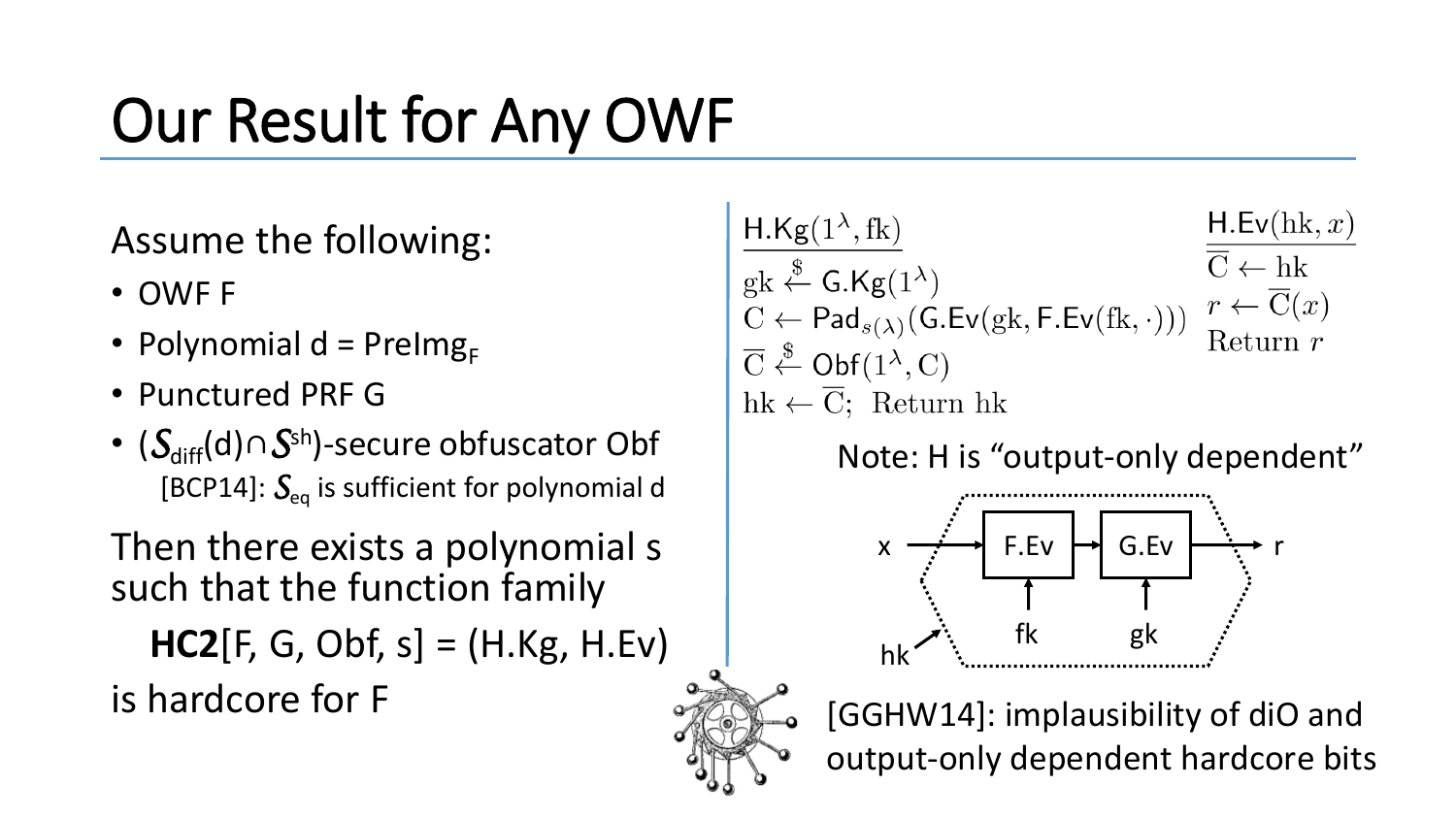### Injective OWFs: Proof Outline



Hybrid games: Game<sub>0</sub>, ..., Game<sub>4</sub> Game<sub>0</sub> is equivalent to case b=1 F.Ev  $\rightarrow$  y  $\rightarrow$   $\rightarrow$  A  $\stackrel{\$}{\rightarrow}$  b' Game<sub>4</sub> is equivalent to case b=0

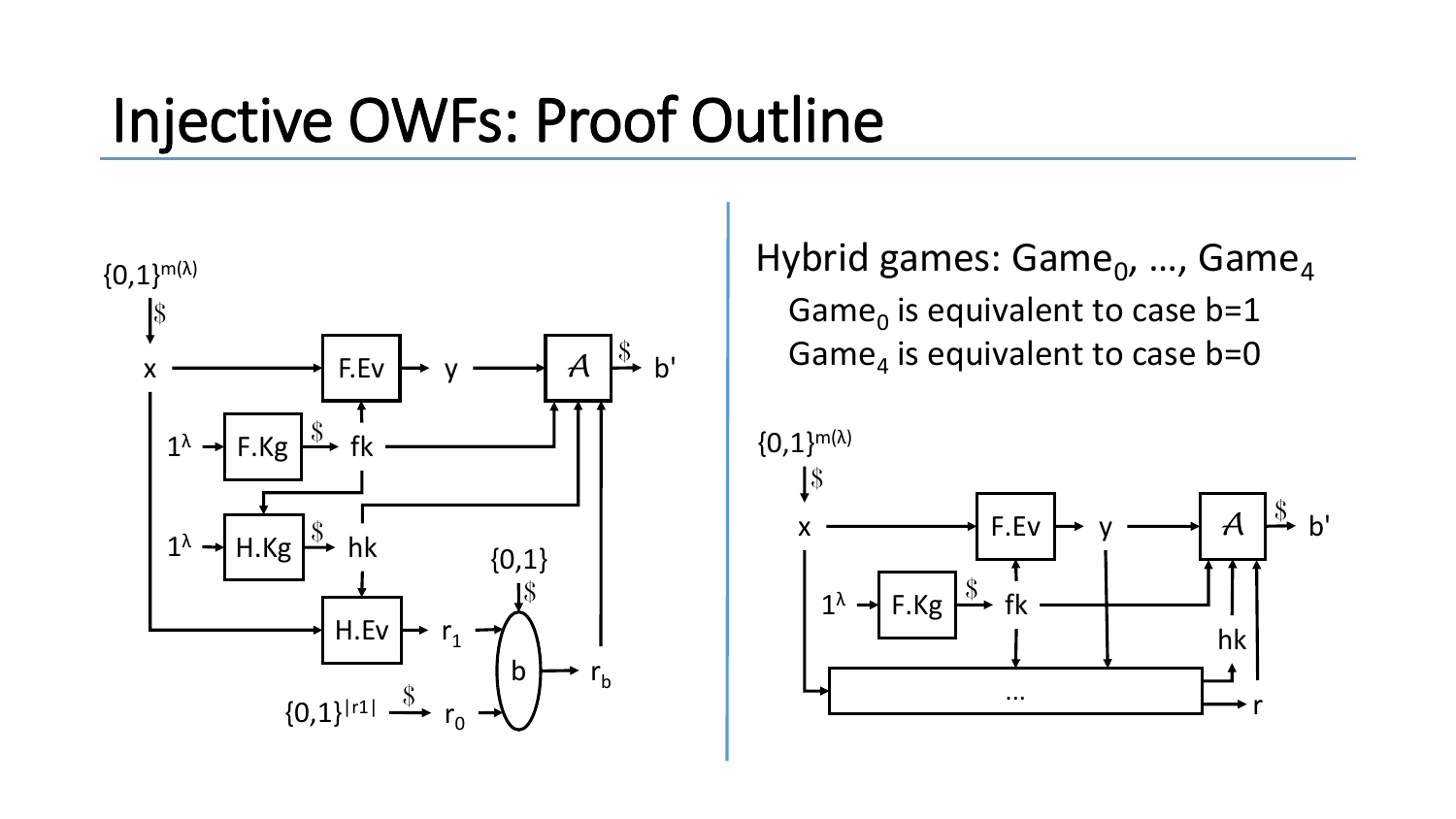## Injective OWFs: Hybrid Games



Circuit  $C_{\aleph^*,x,r}^1(x')$ If  $x' \neq x$  then return G.PEv(gk<sup>\*</sup>, x') Else return  $r$ 

Circuit  $C_{fk, gk, y, r}^{2}(x')$ If  $\mathsf{F}.\mathsf{Ev}(\mathrm{fk},x') \neq y$  then return  $\mathsf{G}.\mathsf{Ev}(\mathrm{g}\mathrm{k},x')$ Else return  $r$ 

| Game |                                                                      |                                                                                                                               |                  |
|------|----------------------------------------------------------------------|-------------------------------------------------------------------------------------------------------------------------------|------------------|
|      |                                                                      | Game <sub>0</sub> $r \leftarrow$ G.Ev(gk, x) $C \leftarrow$ Pad <sub>s(<math>\lambda</math>)</sub> (G.Ev(gk, ·)) iO           |                  |
|      |                                                                      | Game <sub>1</sub> $r \leftarrow$ G.Ev(gk, x) C $\leftarrow$ Pad <sub>s(<math>\lambda</math>)</sub> ( $C_{gk^*,x,r}^1$ )       | <b>PPRF</b>      |
|      |                                                                      | Game <sub>2</sub> $r \stackrel{\$}{\leftarrow} \{0,1\}^{n(\lambda)}$ $C \leftarrow \textsf{Pad}_{s(\lambda)}(C^1_{gk^*,x,r})$ | $\int$ iO + inj. |
|      | Game <sub>3</sub> $r \stackrel{\$}{\leftarrow} \{0,1\}^{n(\lambda)}$ | $C \leftarrow \mathsf{Pad}_{s(\lambda)}(C_{fk, gk^*, y, r}^2)$                                                                | $\int$ diO + OW  |
|      | Game <sub>4</sub> $r \stackrel{\$}{\leftarrow} \{0,1\}^{n(\lambda)}$ | $C \leftarrow \mathsf{Pad}_{s(\lambda)}(\mathsf{G}.\mathsf{Ev}(\mathrm{g}\mathrm{k},\cdot))$                                  |                  |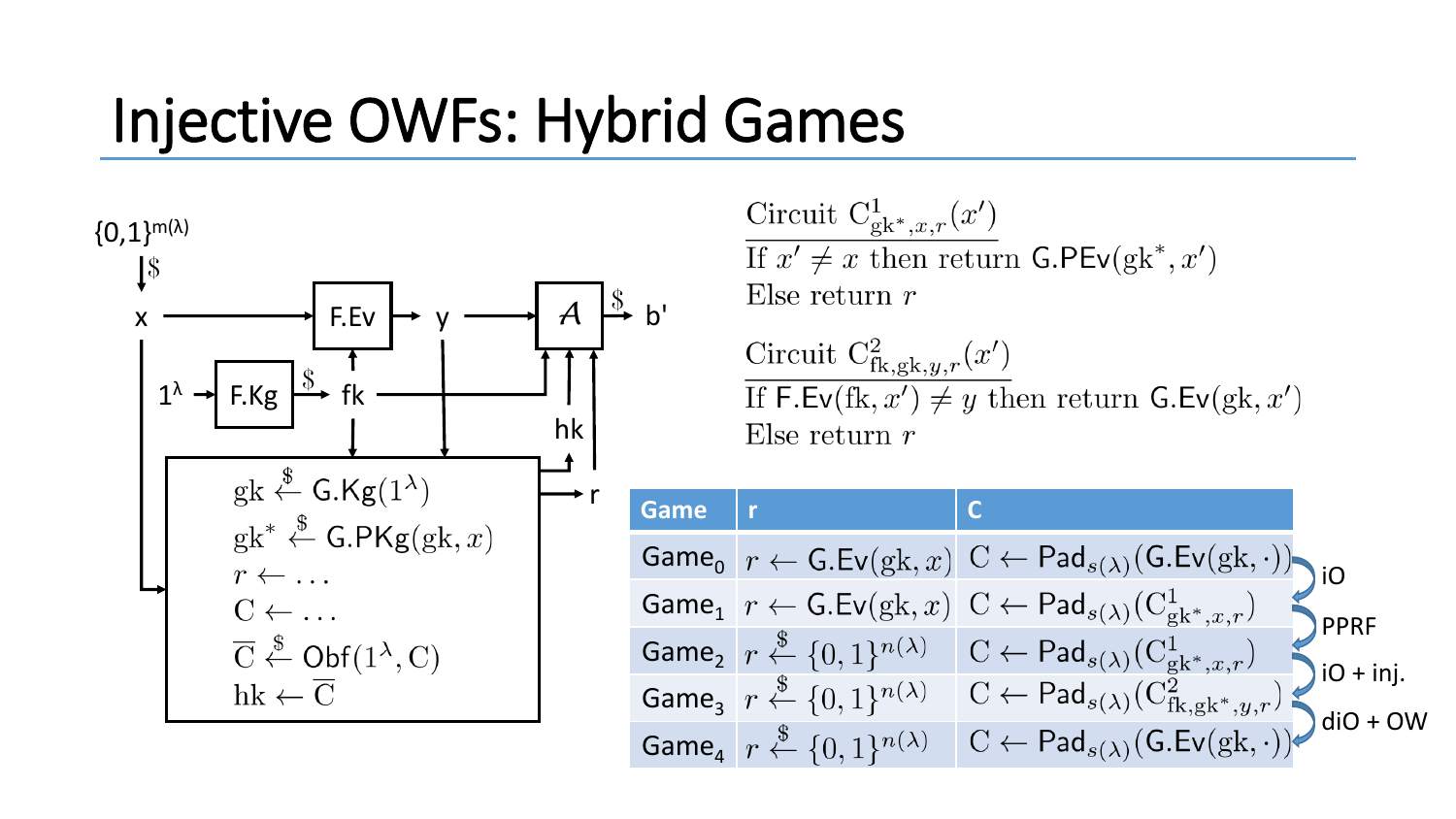### Any OWF: Hybrid Games